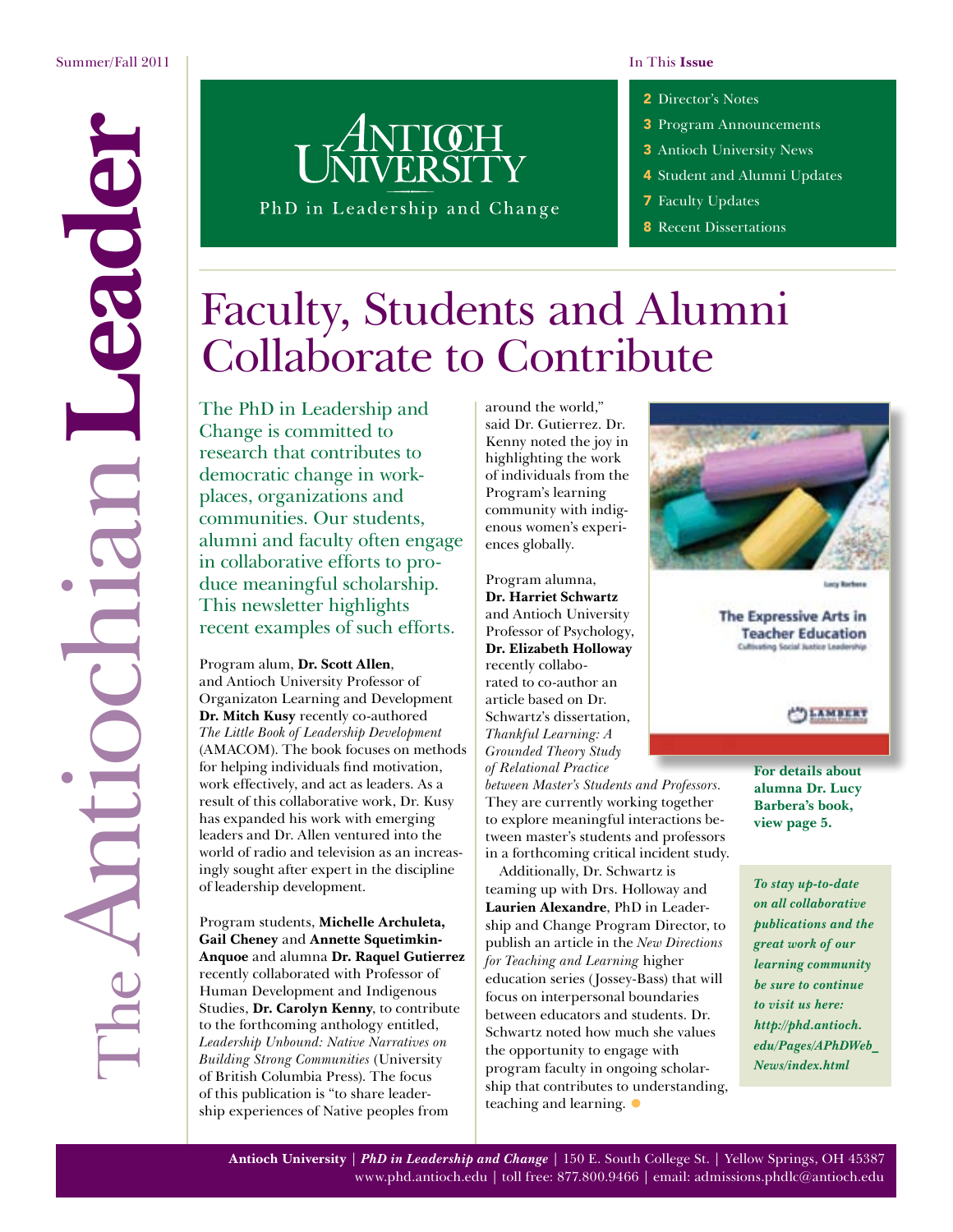<span id="page-1-0"></span>

# Director's Notes

The PhD in Leadership and Change Program continues to bring together engaged, dedicated active professionals with diverse backgrounds and experiences. I am proud to share the following profile of our newest group of students, Cohort 11.

– *Laurien Alexandre, [lalexandre@antioch.edu](mailto:lalexandre@antioch.edu)*



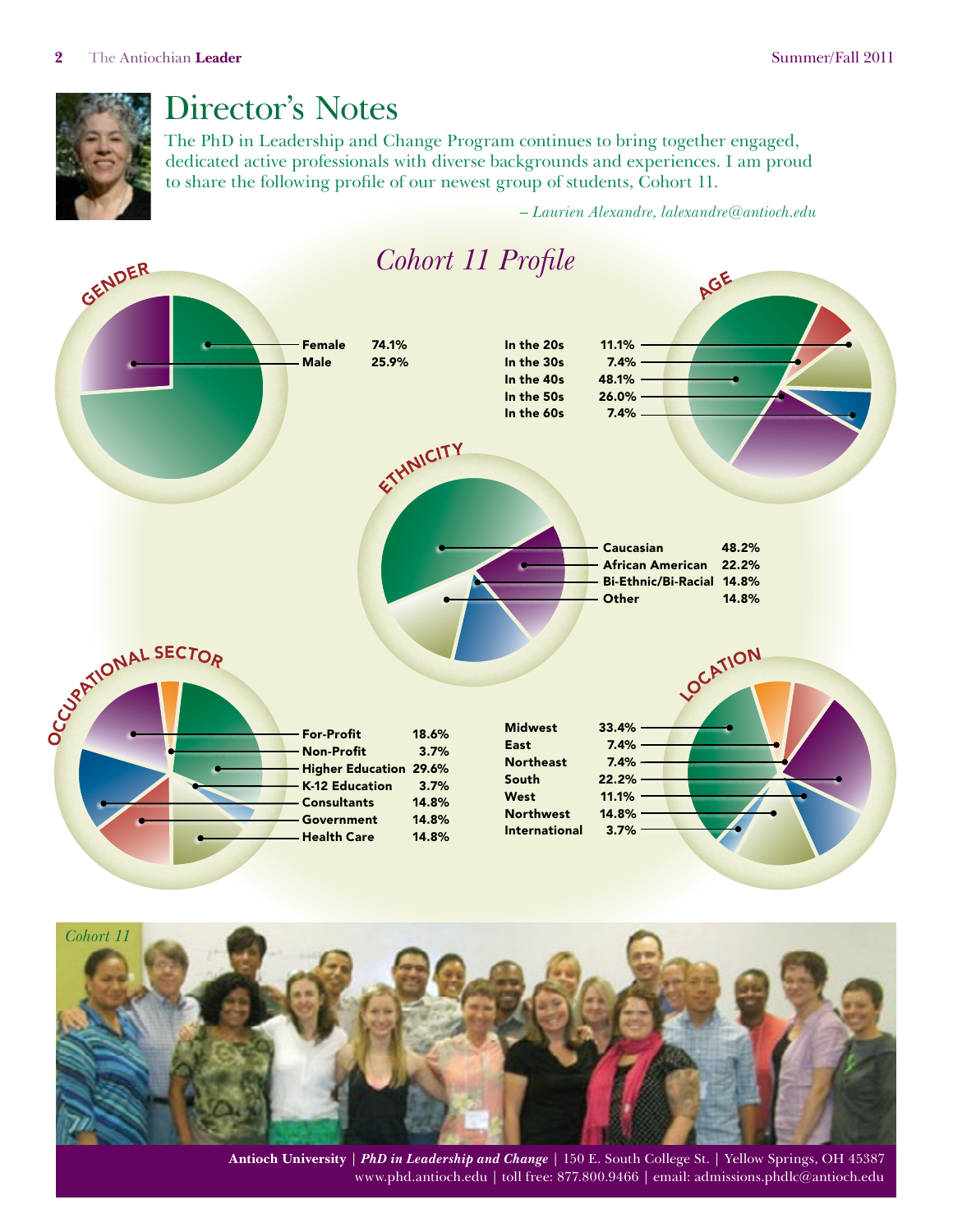### **Program Announcements**

### **Visit an Upcoming Residency**

Antioch University Seattle January 19-22, 2012

Antioch University Los Angeles March 22-25, 2012

For details email: [admissions.phdlc@antioch.edu](mailto:admissions.phdlc@antioch.edu)

### **Prospective Students**

Now Accepting Applications for 2012

**Priority Application Deadline:** February 1, 2012

**Final Application Deadline:** May 1, 2012

(or until cohort is full)

For details email: [admissions.phdlc@antioch.edu](mailto:admissions.phdlc@antioch.edu)

The PhD in Leadership and Change Program supports the fight against global warming by offsetting the climate impact of all work-related air travel by Program faculty and staff through annual donations that support projects involving renewable energy, energy efficiency, and reforestation.

Antioch University is fully accredited by the North Central Association of Colleges and Schools (NCA). The PhD in Leadership and Change Program obtained full and permanent approval from the Ohio Board of Regents in Summer 2005.

# Around Antioch University

## **Antioch University Los Angeles (AULA)**

AULA welcomed three new administrators over the summer: Dr. Tex Boggs (President), Dr. Luis Pedraja (Provost and Vice President for Academic Affairs) and Amy Smith (Vice President for Institutional Advancement). Dr. Boggs, former AULA Interim Provost, was named campus President in June 2011. Dr. Pedraja most recently served, as Vice President for the Middle States Commission on Higher Education and Amy Smith was formerly Executive Director of Library Development at UCLA.

*To learn more about AULA visit: [http://www.antiochla.edu](http://www.antiochla.edu/)*

### **Antioch University Midwest (AUM)**

AUM recently hosted the forum, Collaborating to Provide Excellent Healthcare in the Miami Valley, bringing together locally and nationally recognized speakers exploring the topic of patient advocacy. The forum was presented by the Healthcare Consumer Advocacy Certificate Program at AUM and the Greater Ohio Healthcare Leaders' Forum of the regional chapter of the American College of Healthcare Executives.

*To learn more about AUM visit: <http://midwest.antioch.edu>*

## **Antioch University New England (AUNE)**

AUNE has won the 2011 Cornerstone Award given by New Hampshire Businesses for Social Responsibility (NHBSR). NHBSR is a business organization that promotes social responsibility in New Hampshire through education, networking and promotion of sustainability and corporate social responsibility. The Cornerstone Award is presented each year to a company, organization or individual that exemplifies the principles of corporate social responsibility and promotes those concepts in New Hampshire's business community.

*To learn more about AUNE visit:<http://www.antiochne.edu>*

### **Antioch University Santa Barbara (AUSB)**

AUSB has opened its new campus. The 30,000 square foot three-story campus in downtown Santa Barbara will include 18 classrooms, a 125-seat University Hall, and additional faculty and administrative offices to support campus growth and provide an environment where students, alumni and Santa Barbara residents can share tradition and dialogue and bring together a unique blend of teaching, study, and practice in their community.

*To learn more about AUSB visit: [http://www.antiochsb.edu](http://www.antiochsb.edu/)*

### **Antioch University Seattle (AUS)**

AUS surpassed its 2010 record by winning second place nationally in Recyclemania's Grand Champion category. Recyclemania is a friendly competition and benchmarking tool for college and university recycling programs in the United States and Canada.

*For information visit: http://[www.antiochseattle.edu](http://www.antiochseattle.edu)*

### **Antioch Education Abroad (AEA)**

Professor Iveta Jusová, Director of AEA's Comparative Women's and Gender Studies in Europe program has focused her recent scholarship on the possibilities and challenges entailed in the present-day encounters between European feminist discourses and the growing immigrant population into Europe from former colonies. As part of this research, her recent essay on the academic writings and activism of the major feminist philosopher Rosi Braidotti, "European Immigration and Continental Feminism: Theories of Rosi Braidotti," appeared in the *Feminist Theory Journal* this summer (2011).

*To learn more about AEA visit:<http://www.aea.antioch.edu>*

*Antioch University is a bold and enduring source of innovation in higher education. The five campuses in four states, along with the Antioch Education Abroad and PhD in Leadership and Change Programs, nurture in their students the knowledge, skills and critical thinking to excel as lifelong long learners, democratic leaders and global citizens who live lives of meaning and purpose. To learn more about our multi-campus system visit: [www.antioch.edu](http://www.antioch.edu)*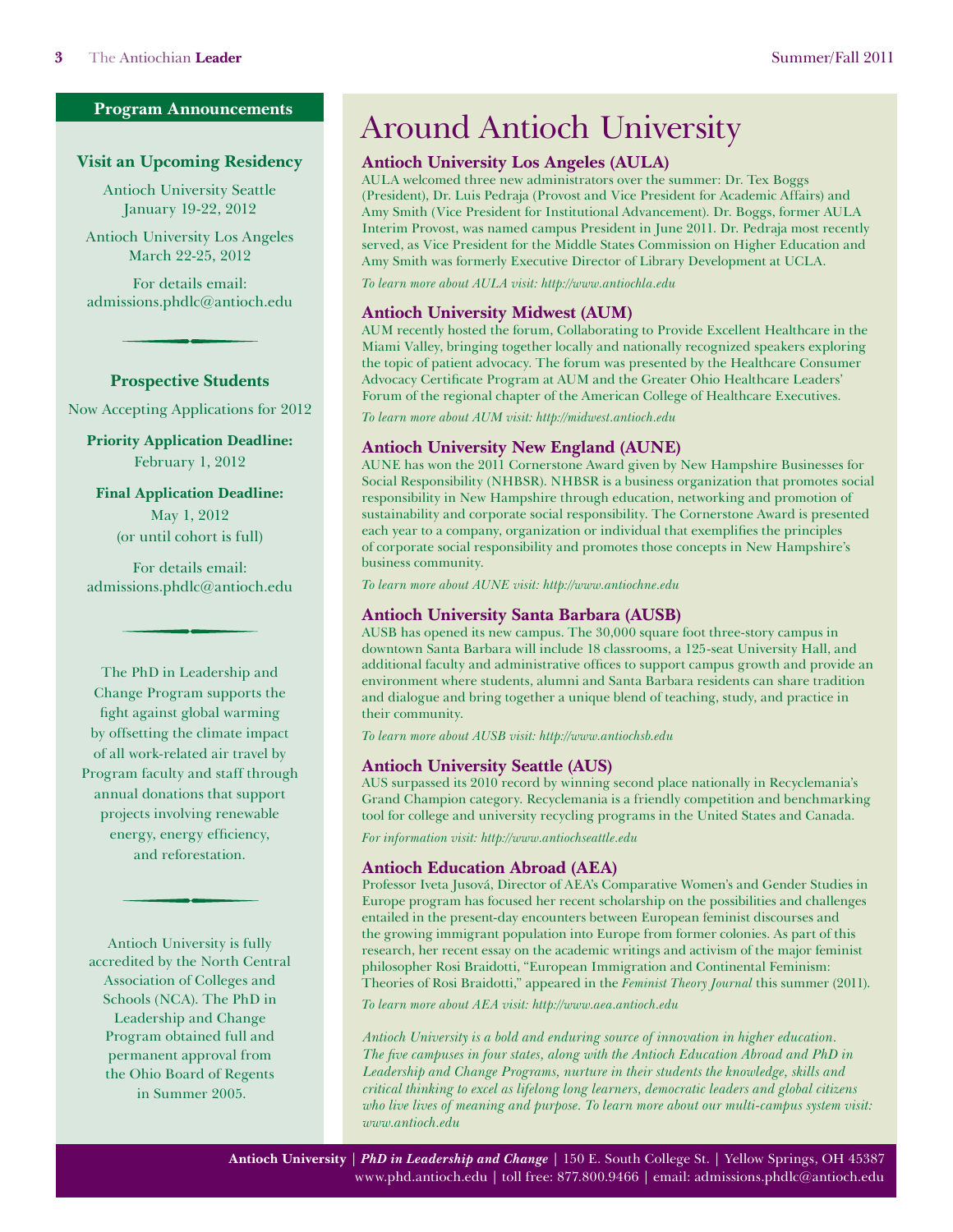# **Cohort 1**



**Dr. Karen Gilliam**  has just published a book based in part on her PhD in Leadership and Change Program dissertation entitled, *Finding Your Voice in a World That Needs It* (Xulon Press). Additionally, Dr.

Gilliam earned the Certified Diversity Executive (CDE) designation from the Institute for Diversity Certification. The

Institute's program covers topics such as equal employment opportunity laws, strategic diversity planning, diversity training, diversity recruiting, employee resource groups, and diversity measurement. To learn more about Dr. Gilliam and her work visit:

http://www.gilliam-consulting.com/

<span id="page-3-0"></span>**Dr. Miriam Grace** was named a Senior Fellow of the International Association of Software Architects (IASA). Dr. Grace chairs the Curriculum Committee for IASA Global and is responsible for the development of a learning system for architects around the world. Currently, IASA Chapters are in 45 countries and reach over 40,000 professional architects. Additionally, Dr. Grace co-presented *Whole Systems Design as a Leadership Imperative for Regional Economic Development: A Case Study in Regional Economic Recovery* at the Design Principles and Practices International Conference in Rome, Italy. Dr. Grace also authored "What is a Game-Changing Design?" in *Predator's Game-Changing Designs: Research-Based Tools*  Dr. Karen Gilliam *II* (Attionally Dr. 1585). (Information Age Publishing). gies and engaged Dr. Harry Alston Jr.

> **Dr. Scott Wallace** is now Training Manager for Wastren Advantage, Inc. (WAI). WAI provides waste management, environmental services, decontamination and decommissioning, and facility management and operations to commercial and federal clients.

# **Cohort 2**

**Dr. Scott Allen** recently co-authored *Leadership Development: An Exploration of Sources of Learning* (Edward Elgar Publishing). Additionally, Dr. Allen and PhD in Leadership and Change Program Core Faculty, Dr. Mitch Kusy co-authored "Leaders Building Leaders: 3 Simple,

Concrete Actions Often Overlooked" in the magazine *Leadership Excellence.*

**Dr. Harry Alston Jr.**'s essay, "Searching for the Rising Tide: Achieving Economic Justice in the Queen City", was recently published in *Faces of Reality: The State of the Ethnic Charlotte (*Urban League of Central Carolinas). Dr.

Alston's contribution to this collaboration with the Urban League of Central Carolinas examined the necessity for community economic development strategies and engaged citizenry as a means to address disparities and pursue community empowerment.



**and Dr. Carolyn Kenny**

**Dr. Luane Davis Haggerty**, Assistant Professor in the Department of Cultural and Creative Studies at Rochester Institute of Technology and Senior Lecturer and Director of the National Technical Institute for the Deaf recently wrapped production of *Guys and Dolls*. To learn more about this special production and the fusion of musicians, singers and sign language visit: http://www.ntid.rit.edu/news/ntids-guysand-dolls-merges-musicians-singing-andsign-language.

*[continued on next page](#page-4-0)*

# Inclusion and Justice

Members of Cohort 10 proudly presented a gift on behalf of Cohort 11 to the PhD

in Leadership and Change Program's Inclusion and Justice Committee at the recent Yellow Springs residency.

The Inclusion and Justice Committee is a joint student and faculty team within the leadership fabric of the PhD in Leadership and Change Program. The group is responsible for advocating

issues of inclusion, equity, and culture as it relates to the Program.  $\bullet$ 



*The PhD in Leadership and Change Program congratulates student and alumni recipients of the Public Scholars Scholarship Fund: Michael Guillot, Kara Malenfant, Claire Menck, Kim Northup, Kate O'Neil and Rick Warm. This scholarship was created for the purpose of supporting Program students as public scholars through their participation in national or international professional conferences.* •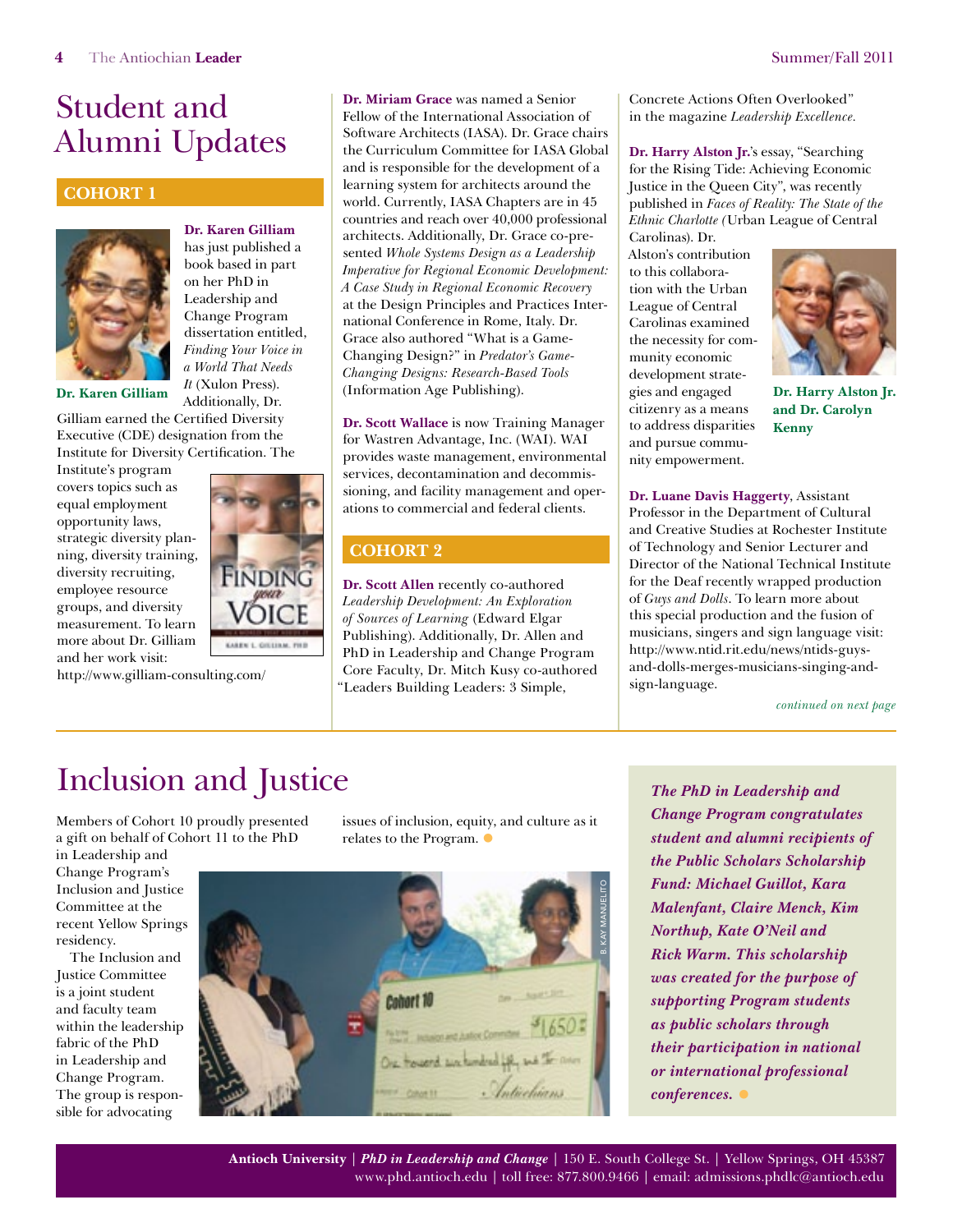<span id="page-4-0"></span>*[continued from page 4](#page-3-0)*

**Dr. Gary Ballou** recently published the educational psychology textbook, *Understanding Psychology* (BVT Publishing) and a self-help book for teachers who struggle with personal issues that affect their teaching, *Heal the Teacher, Heal the Classroom* (NSS Press). Additionally, Dr. Ballou presented *The Use of Metaphoric Stories in Student Teaching Field Supervision* at the 2011 Symposium on University Research and Creative Efforts.

**Dr. Sean Creighton** was the keynote speaker for the 2011 University of Dayton River Institute Summit. Dr. Creighton's presentation focused on "collaborative thinking" as a leadership method for mobilizing people to develop creative resolutions that result in an improved future.

**Dr. Shana Hormann**, Associate Academic Dean and Dean of Students at Antioch University Seattle, presented on Organizational Trauma in Higher Education at the Washington Educator's Leadership Academy. To learn more about Dr. Hormann visit: [http://www.antiochseattle.edu/academics/](http://www.antiochseattle.edu/academics/enviro/faculty/Hormann_Shana.html) [enviro/faculty/Hormann\\_Shana.html](http://www.antiochseattle.edu/academics/enviro/faculty/Hormann_Shana.html)

**Dr. Mark Light** recently joined the School of Public Service as Assistant Professor at DePaul University.

# **Cohort 3**

**Dr. Joye Jepson**

was recently honored with fellow award winners of the Science Technology Engineering and Mathematics Service Award and Legacy Award from the Career Communications Group



**Dr. Joye Jepson** 

(CCG). Service Award Winners represented a select group of past Black Engineer of the Year (BEYA), Women of Color in Technology (WOCT), Emerald Honors, and Career Communications Group (CCG) volunteers who were recognized for their service as award presenters, K-12 supporters, seminar speakers, committee members and advisors.

**Dr. Wendy Stack** was recipient of the 2011 Innovative ETD Award from The Networked Digital Library of Theses and Dissertations international consortium for her work entitled, *The Relationship of Parent Involvement and Student Success in GEAR UP Communities in Chicago.* To learn more about the award and Dr. Stack's work visit: [http://www.ndltd.org/events\\_and\\_awards/](http://www.ndltd.org/events_and_awards/awards/ndltd-etd-awards-2011-winners) [awards/ndltd-etd-awards-2011-winners](http://www.ndltd.org/events_and_awards/awards/ndltd-etd-awards-2011-winners)

**Dr. Rhoda Weiss** is American Marketing Association's new instructor for its national health care marketing training series. Dr. Weiss also keynoted the Academy of Sleep Medicine conference in California, Northstar Health System board and management programs in Wisconsin and Michigan and Ascension Health's national communications conference in St. Louis. She was recently quoted in *Provider Magazine, Medical Office Today* and *Auto News*. Additionally, Dr. Weiss authored three columns for *Marketing Health Services*  magazine on health care reform, physician development and leadership.

# **Cohort 4**

**Dr. Lucy Barbera,** recently utilized her Program dissertation as the basis for her new book entitled, *The Expressive Arts in Teacher Education: Cultivating Social Justice Leadership* (LAP LAMBERT Academic Publishing). This book explores the power of the expressive arts to identify, examine and address issues of inequity in the context of social justice teacher education.

**Dr. Cara Meixner**, Assistant Professor of Psychology at James Madison University and co-principal investigator on an action research grant funded by the Commonwealth Neurotrauma Initiative (CNI) recently published "Community-Based Crisis Intervention in Acquired Brain Injury: A Virginia Commonwealth Neurotrauma Initiative" in the *Journal of Head Trauma Rehabilitation* and "Community-Based Crisis Intervention in Acquired Brain Injury: Developing a Model for Response" in *Brain Injury*. Dr. Meixner's work regarding brain injury survivor advocate has also been presented at the International Brain Injury Association's World Congress on Brain Injury, Federal Interagency Conference on Traumatic Brain Injury, Williamsburg Conference on Rehabilitation of the Adult and Child with Traumatic Brain Injury, Speech

and Hearing Association of Virginia's Annual Conference, and the North American Brain Injury Society 8th Annual Conference on Brain Injury.

**Dr. Anthony Scriffignano** recently presented at The International Academy of Management and Business (IAMB) conference in Istanbul. The IAMB is a professional association that hosts conferences around

the world with multinational delegates in a setting designed to foster professional development for scholars and practitioners. Dr. Scriffignano's presentation was based on his dissertation, *Strategic Asymmetric Multicultural Alliances in Business.*



**Dr. Anthony Scriffignano**

# **COHORT 5**

**Gail Ahern** will co-present *When My Lunchbox is Full of Grief: Implementing School Outreach from a Strength-Based, Community-Centered, Interactive Approach* at the All-Ohio Counselors Convention. This presentation will address school and community counselors who lead grief support groups for children in kindergarten through the 12th grade.

**Dr. Lynn Olsen** recently published "Leading Strategic Change" in *Retail Info Systems News* (RIS) magazine. Additionally, Dr. Olsen will present his Edge Leadership concept and research to the Minnesota Organization Development Network. Edge Leaders are those who can lead their teams through a turnaround and then sustain it over time. To learn more visit: [http://www.mnodn.org/Default.aspx?pageId](http://www.mnodn.org/Default.aspx?pageId=309832&eventid=393212&eventviewmode=EventDetails) [=309832&eventid=393212&eventviewmode](http://www.mnodn.org/Default.aspx?pageId=309832&eventid=393212&eventviewmode=EventDetails) [=EventDetails](http://www.mnodn.org/Default.aspx?pageId=309832&eventid=393212&eventviewmode=EventDetails)

**Dr. Harriet L. Schwartz**, Assistant Professor at Carlow University, presented a poster session entitled *Teaching and Learning: A Relational Practice* at the Jean Baker Miller Training Institute Summer Intensive Institute at Wellesley College. Dr. Schwartz was also an invited panelist for the Institute's *Talking the Talk Through Media Commentary* where she discussed social media. Additionally, Dr.

*[continued on next page](#page--1-0)*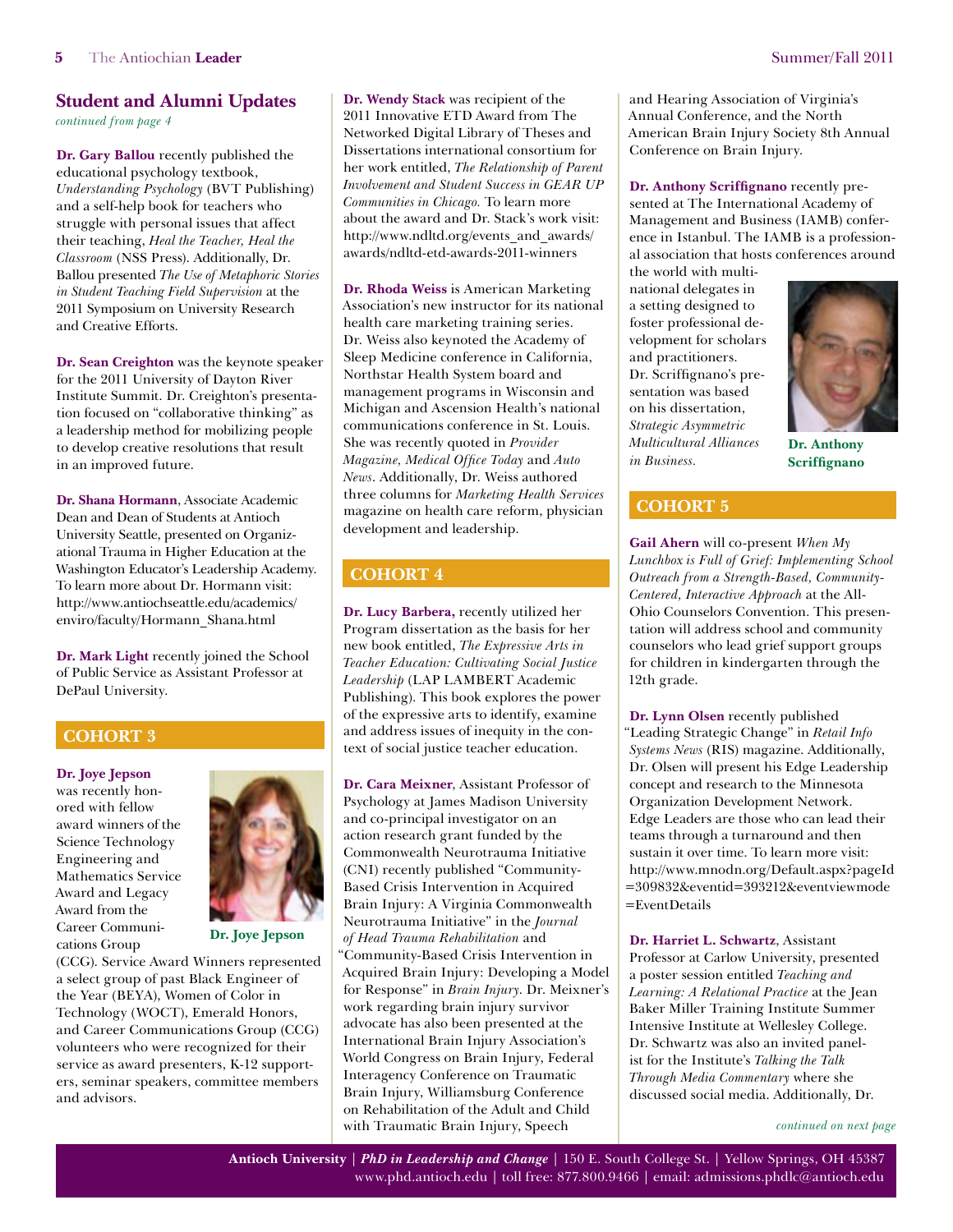*[continued from page](#page-4-0) 5*

Schwartz recently published "From the Classroom to the Coffee Shop: Graduate Students and Professors Effectively Navigate Interpersonal Boundaries" in the *International Journal of Teaching and Learning in Higher Education*. View the article here: [http://www.isetl.org/ijtlhe/pdf/](http://www.isetl.org/ijtlhe/pdf/IJTLHE1099.pdf) [IJTLHE1099.pdf](http://www.isetl.org/ijtlhe/pdf/IJTLHE1099.pdf)

**Dr. Iva Vurdelja** has recently joined Requisite Development, the UK-based consultancy as Managing Partner. The firm offers a unique blend of organizational and people development services, based on the Requisite Organization Model developed by Dr. Elliott Jaques.

## **COHORT 6**



**Dr. Cheryl Jordan and Cami Vignoe**

**Dr. Claire Menck** recently published "Sustainability in the Face of Recurring Threats and Disaster" in *Anthropology News*. To learn more about Dr. Menck and her work visit: http://www.gourmetgypsy.com/

# **Cohort 7**

**Dr. Kori Diehl** received a grant from the Harnish Institute of Coaching at Harvard's McLean School of Medicine for her dissertation work. A summary report of her work has recently been featured in the Breaking Research portal at www. instituteofcoaching.org. Dr. Diehl's work, entitled *Eutopiagraphies: Narratives of Preferred Future Selves with Implications for Developmental Coaching* discusses the intersection of executive coaching, adult

development and futures studies. Kori is employed by Booz Allen Hamilton where she provides leadership development experiences to the most senior civilian members of the federal government.



**Les Etienne and Dr. Stewart Burns**

**Les Etienne** and Professor of Community Leadership, **Dr. Stewart Burns**, helped make experiential learning come alive when they joined forces in early July at the week-long "Seeds of Fire" Youth Organizing and Leadership Camp at the Highlander Research and Education Center. "Seeds of Fire" brings together a diverse group of Southern and Appalachian teen activist/organizers and their adult allies. The Highlander Center, located on a 106-acre farm in the foothills of the Great Smoky Mountains, has served as a vital training center for labor, civil rights, economic & environmental justice organizers for eight decades – most famously, as the place Rosa Parks engaged in trainings four months before she refused to give up her bus seat in 1955. To learn more visit: [http://www.high](http://www.highlandercenter.org/p-seeds-of-fire.asp)[landercenter.org/p-seeds-of-fire.asp](http://www.highlandercenter.org/p-seeds-of-fire.asp)

**Dr. Carole Isom-Barnes** collaborated with the Urban League of Central Carolinas in the publication of the book, *Faces of Reality: The State of the Ethnic Charlotte (*Urban League of Central Carolinas). Dr. Isom's contribution, entitled, "Unemployment Disparities: Employee Insight and Personal Perspectives" addresses the social, economic and personal impact of corporate layoffs. For more information on Dr. Carole Isom-Barnes: www.xperienceleadership.com

**Tavia La Follette** co-curated the exhibition entitled, Sites of Passage at the Mattress Factory Museum in Pittsburgh, Pennsylvania. The exhibition is a final expose of her doctoral work on the Firefly Tunnel Project. To learn more visit: [http://](http://www.mattress.org/index.cfm?event=ShowExhibition&eid=101&c=Upcoming) [www.mattress.org/index.cfm?event=ShowEx](http://www.mattress.org/index.cfm?event=ShowExhibition&eid=101&c=Upcoming) [hibition&eid=101&c=Upcoming](http://www.mattress.org/index.cfm?event=ShowExhibition&eid=101&c=Upcoming) and http:// fireflytunnels.net/projekt



**Tavia La Follette** 

La Follette also presented her recent work at the Creating Change Conference, 2011 Women in Theatre Program Conference Arts and World Affairs Institute.

Additionally, La Follette was featured in *The Pittsburgh Tribune*. To view the article regarding her work visit: [http://pitts](http://pittsburghlive.com/x/pittsburghtrib/ae/s_757162.html#)[burghlive.com/x/pittsburghtrib/ae/s\\_757162.](http://pittsburghlive.com/x/pittsburghtrib/ae/s_757162.html#) [html#](http://pittsburghlive.com/x/pittsburghtrib/ae/s_757162.html#)

**Kim Northup** was recently promoted to Director of Leadership Engagement at The University of Tampa.

### **Dr. Nicole Roades**

was promoted to Vice President of Institutional Advancement for Southern State Community College. Nicole also accepted an appointment to the Board for Health Source of Ohio.



**Dr. Nicole Roades** 

# **Cohort 8**

**Tim Eklin** was the recipient of the Outstanding Student Paper award at the Midwest Criminal Justice Association (MCJA) fall conference for his manuscript entitled, *Leadership in Correctional Facilities*.

Additionally, Eklin submitted the abstract based on the manuscript to the American Criminal Justice Sciences for consideration as a possible conference presentation paper in New York in March 2012.

*[continued on next page](#page--1-0)*

**Tim Eklin**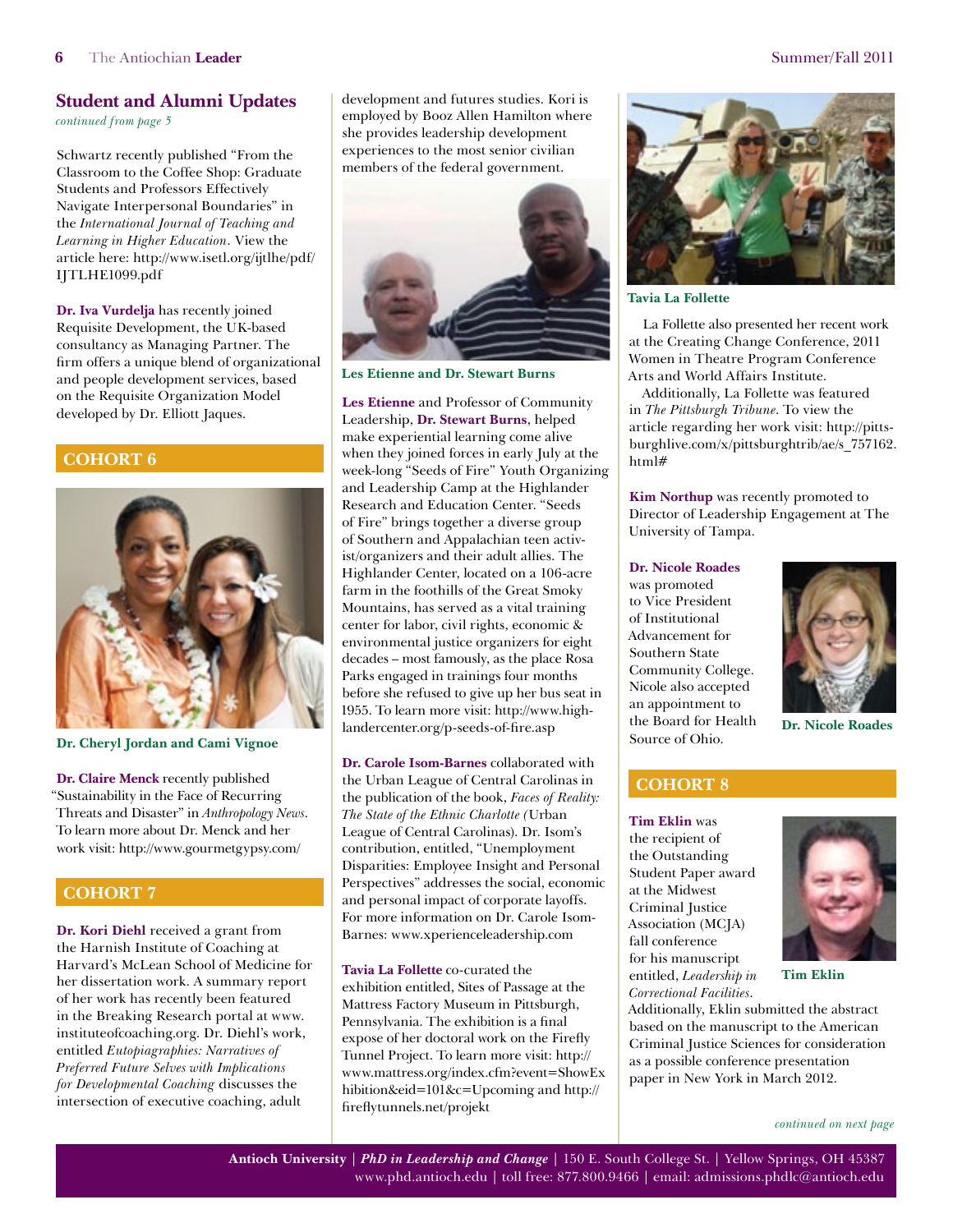**Sherman Morrison** has accepted the position as Executive Director of the Graduation Pledge Alliance, an organization that helps college students consider the social and environmental impacts of post-college employment. To learn more visit: [http://www.](http://www.graduationpledge.org) [graduationpledge.org](http://www.graduationpledge.org)

**Mike Young** co-authored "The Million-Dollar Muzzle: A Follow-up to Yingling" featured on DefensePolicy.org, a non-partisan forum for news, opinions, analysis and debate from America's defense and national security community. In addition, Young will be presenting material based on the article at the next national Reserve Officer's Association convention, January 2012. To read the article visit: [http://www.defense](http://www.defensepolicy.org/author/laich-young)[policy.org/author/laich-young](http://www.defensepolicy.org/author/laich-young)

## **Cohort 9**

**Annie Hernandez** presented *Leadership Needed for an Emerging Virtual Community* 

*of Practice* at the 2011 Tobias Leadership Conference: A Multi-Sectored Forum on the Theory and Practice of Leadership. To learn more visit: [http://www.tobiascen](http://www.tobiascenter.iu.edu/conferences/multisector.html)[ter.iu.edu/conferences/](http://www.tobiascenter.iu.edu/conferences/multisector.html) [multisector.html](http://www.tobiascenter.iu.edu/conferences/multisector.html)



**Annie Hernandez**

**Dr. Emmanuel Oluyitan** led twenty Nigerianborn immigrants living in Dayton, Ohio in taking a public oath to shun corruption. The event took place at the end of a daylong seminar on Leadership and Change in Nigeria organized by the Association of Nigerians Against Corruption founded by Dr. Oluyitan, executive director of ASE African Center in Dayton, Ohio.

Leading the group was the Nigerian High Commissioner to Canada, Ambassador Iyorwuese Hagher, who was the keynote speaker at the event.

**Susan Summers** recently authored the chapter, "The Vocal Hello Space Model in Hospice Music Therapy" in the book *Voicework in Music Therapy: Research and Practice* (Jessica Kingsley Publishers). To learn more visit: [http://www.jkp.com/](http://www.jkp.com/catalogue/book/9781849051651) [catalogue/book/9781849051651](http://www.jkp.com/catalogue/book/9781849051651)

**Kimberly Yost** accepted the position of Interim Director of The Center for Professional Studies at Lourdes University. Additionally, she received the "Hat's Off! Award", in recognition of her exceptional mentoring with graduate students at the University. **Student and Alumni Updates** Kimberly Yost accepted the position Faculty Updates continued from page 6

# **COHORT 10**

**Kirk Adams** will be a keynote speaker at the upcoming Silicon Valley Indian Professionals Association SIPACON 2011-Entrepreneurship Idea Wave 3.0 Conference on Saturday, November 12. To learn more visit: www.sipa.org

**Froswa Booker Drew** was recently honored as one of the 2012 Outstanding African-American Alumni Award from the University of Texas Arlington African-American Alumni Chapter. To learn more about Froswa visit: [http://www.soulsticeconsul](http://www.soulsticeconsultancy.com/home.html)[tancy.com/home.html](http://www.soulsticeconsultancy.com/home.html)

### **Maxinne Rhea**

**Leighton** was recently commissioned by the New York City Transit Museum to write a book regarding New York's Grand Central Terminal celebrating it's 100th birthday. Additionally she published "The He



**Maxinne Rhea Leighton**

of She" in the anthology *He Said What? Women Write About Moments When Everything Changed* (Seal Press). Maxinne's piece is a gender bender meets intergenerational lineage meets toxic leadership memoir. To learn more visit: [http://www.sealpress.com/](http://www.sealpress.com/book.php?isbn=9781580053365) [book.php?isbn=9781580053365](http://www.sealpress.com/book.php?isbn=9781580053365)

# **COHORT 11**

**Mark Martin** was recently elected as First Vice-Chair of the Board of Directors of the Charlotte Chamber East Chapter. The Chapter is the regional outreach of the Charlotte Chamber, a membership, volunteer-led organization that strives to create competitive advantage by growing the economy, advocating pro-business public policies, and delivering innovative programs and services.  $\bullet$ 

### **Dr. Lize Booysen**

recently co-published the chapter, "The Discipline Dilemma in Rainbow High School", an organization development case study analysis in *Cases and Exercises in Organization Development and Change* (Sage Publications, Inc.).



**Dr. Lize Booysen**

Dr. Booysen also presented, *An Exploration of the Mixed Method Research Design Employed in the Leadership Across Difference (LAD) Project* at the University of Pretoria's Research Colloquium Lecturing Series, *Managing Social Identity Conflict in Organizations: Leadership Lessons from South-Africa and the USA* at the 11th International Conference on Diversity in Organisations, Communities and Nations and *Intersectionality and Cultural Context in LGBTQ-Inclusive Teaching* at the Academy of Management Meeting. Additionally, Dr. Booysen received the Emerald Literati Award for Excellence 2010 from the Academy of Management for the article that she co-authored entitled, "Gender Role Stereotypes and Requisite Management Characteristics: The Case of South Africa" featured in *Gender in Management: an International Journal.* To learn more about Dr. Booysen visit: http://lizebooysen.com

### **Dr. Philomena Essed**

received an Honorary Doctorate from the University of Pretoria, South Africa, in recognition of her exemplary trans-disciplinary work in Education, Critical Race, Gender and Leadership studies.



**Dr. Philomena Essed**

In her acceptance speech Philomena spoke about social justice as a shared responsibility. For further information and access to her speech visit: [http://web.up.ac.za/default.asp?i](http://web.up.ac.za/default.asp?ipkCategoryID=14055&articleID=8313) [pkCategoryID=14055&articleID=8313](http://web.up.ac.za/default.asp?ipkCategoryID=14055&articleID=8313)

**Drs. Mitch Kusy** and PhD in Leadership and Change Program alumnus **Scott Allen** recently co-presented the webinar *Leadership on the Fly: 50 Common Sense (But Not Very Common) Ways to Bring Out the Leader in Everyone* for members of the International Leadership Association.

**Dr. Alan Guskin** recently gave a speech at the Arlington National Cemetery Amphitheater to 4000 Returned Peace Corps Volunteers and

*[continued on next page](#page-7-0)*